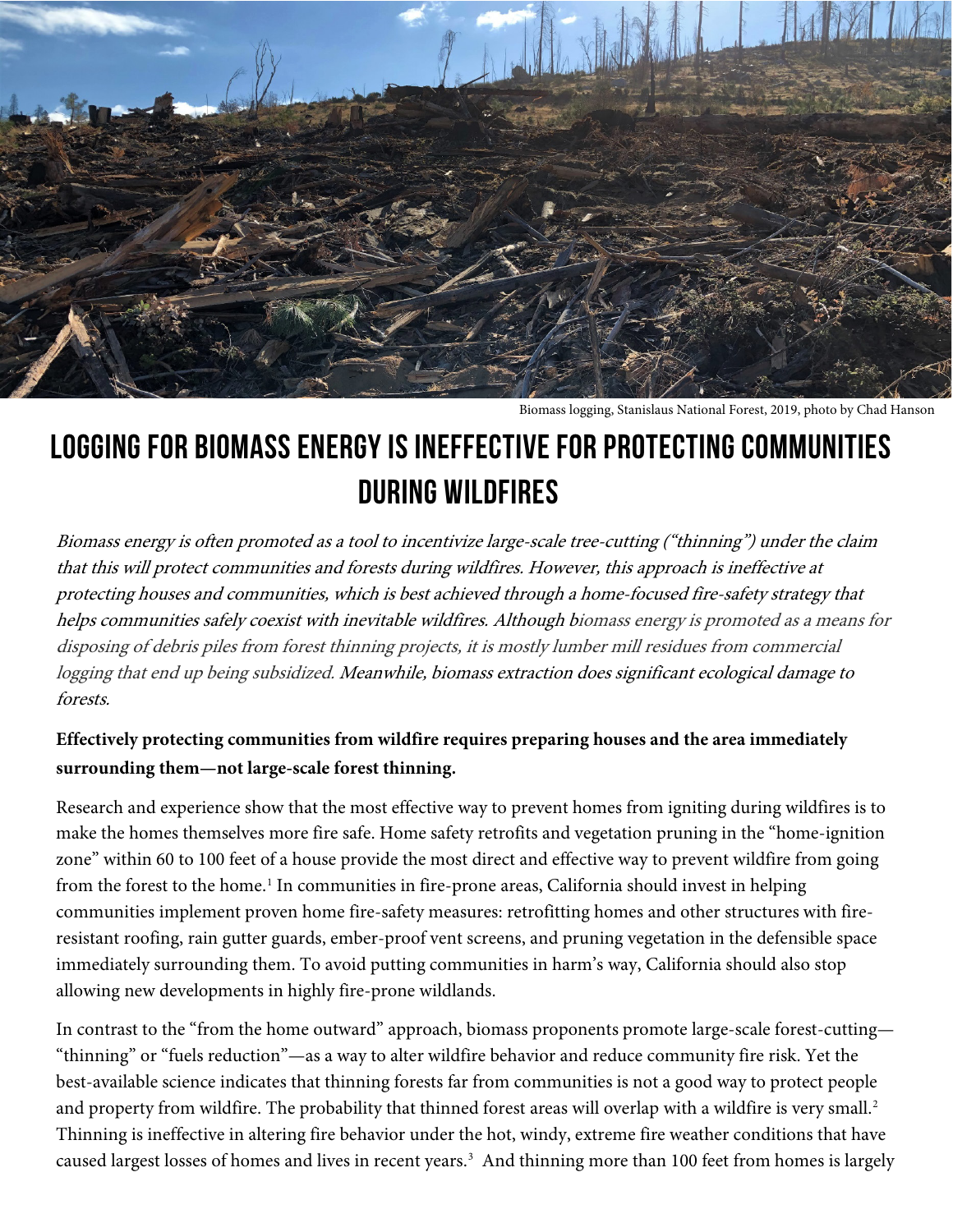irrelevant to home fire safety. A properly prepared home—with home fire-safety retrofits and defensible space pruning—will generally not ignite even if high-intensity fire occurs nearby. By the same token, an improperly prepared house can burn from contact with wind-blown embers from distant fires.<sup>[4](#page-2-3)</sup> Furthermore, the majority of California communities most vulnerable to wildfire are not in forests but in chaparral and grasslands, making forest thinning irrelevant for their safety. All in all, the ineffective forest-cutting approach of biomass proponents takes resources away from proven home-focused fire-safety strategies that protect our communities.

#### **Bioenergy facilities primarily consume commercial lumber mill refuse, not forest thinning residues.**

Biomass energy is often promoted as a means to incentivize the removal of residual forest material cut during thinning projects, but the reality is that biomass facilities select to get their material mainly from other sources, even when receiving state subsidies intended to promote thinning. Commercial lumber mill refuse is more reliable, easier to obtain, and cheaper to transport than material taken from the forest. Only about a third of the forest-sourced biomass being consumed in biomass plants is forest thinning residues, while the majority—more than two-thirds, on average—is residues from commercial lumber mills.<sup>[5](#page-2-4)</sup> For the seven biomass plants that utilize the BioRAM program subsidy, in 2017, only 30% of their feedstock came from forest thinning residues.<sup>6</sup>

### **Dead trees do not increase wildfire and should not be sent to bioenergy facilities.**

In response to California's widespread tree mortality during drought, Governor Brown in 2015 issued an Emergency Declaration calling for the removal of dead trees along with incentives to bioenergy facilities to burn them.[7](#page-2-6) The justification was that dead trees were feared to increase wildlife risk. However, numerous scientific studies show that dead trees do not increase wildfire—including no increase in fire severity, rate of spread, or extent.<sup>[8](#page-2-7)</sup> Meanwhile, dead trees—standing or fallen—provide numerous ecological benefits such as wildlife habitat, soil stabilization, water quality, and carbon storage. [9](#page-2-8) These ecological benefits are lost when dead trees are removed and incinerated in biomass power plants.

#### **Biomass extraction harms forests.**

Cutting forests for biomass energy is often promoted as helping protect forests from "catastrophic" wildfire, but this misrepresents the important role of wildfire—including high-intensity fire—in California's forest ecosystems. Fire of all intensities, called "mixed-severity" fire, is a natural and necessary part of California's forests.[10](#page-2-9) Forests are adapted to mixed-severity fire and need fire to rejuvenate. In fact, patches of high-severity fire create some of the most diverse wildlife habitat of any forest type.<sup>11</sup> And numerous studies show that there is currently less fire of all severities now than there was prior to modern fire suppression,<sup>[12](#page-2-11)</sup> depriving forests of the ecological benefits produced by intense fires, such as habitat creation and nutrient cycling. California's focus on logging and fire suppression degrades wildlife habitat, results in a net loss of carbon storage, and takes resources away from proven fire-safety solutions focused on homes and communities.

For more information, contact Shaye Wolf and Brian Nowicki at the Center for Biological Diversity: [swolf@biologicaldiversity.org](mailto:swolf@biologicaldiversity.org) and **bnowicki@biologicaldiversity.org**. Last updated: March 2021.